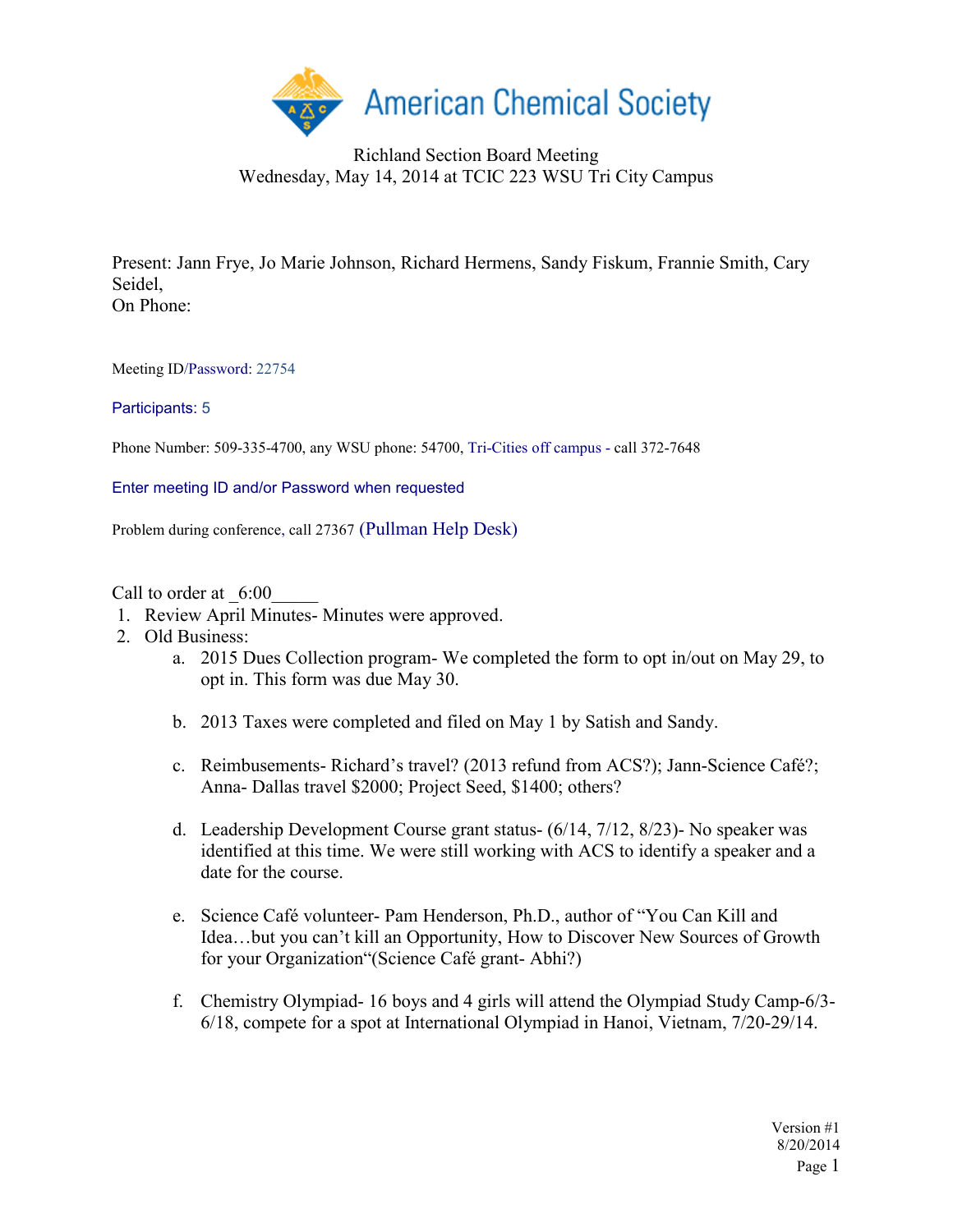

Richland Section Board Meeting

Wednesday, May 14, 2014 at TCIC 223 WSU Tri City Campus

- 3. New Business
	- a. STEMcon 2014 Presenters Needed- Thursday May 15, 2014 at WSU Tri-Cities, 9 am to  $2:30$ pm.
	- b. Newsletter- issue on 6/1/14
	- c. Summer Party with AIChE- Kurt Spies- This was held on June 11 at Jackson's in Richland.
	- d. Richland Public Library-Science day, Wednesday July 23rd, from 1:00pm to 3:00pmmixture of demos and hands on activities. Summer Reading Program theme is Fizz! Boom! Read! (Steve?)
	- e. Post Doc Event- Ideas/Venue
	- f. EOU elimination of Chemistry Degree- Frannie and Janet will work on a letter of support for the Chemistry Program at EOU on behalf of the Board. Richard Hermens provided some additional background information on the topic and communicated that the due date for letters to be considered by EOU administration is June  $1<sup>st</sup>$ , 2014.